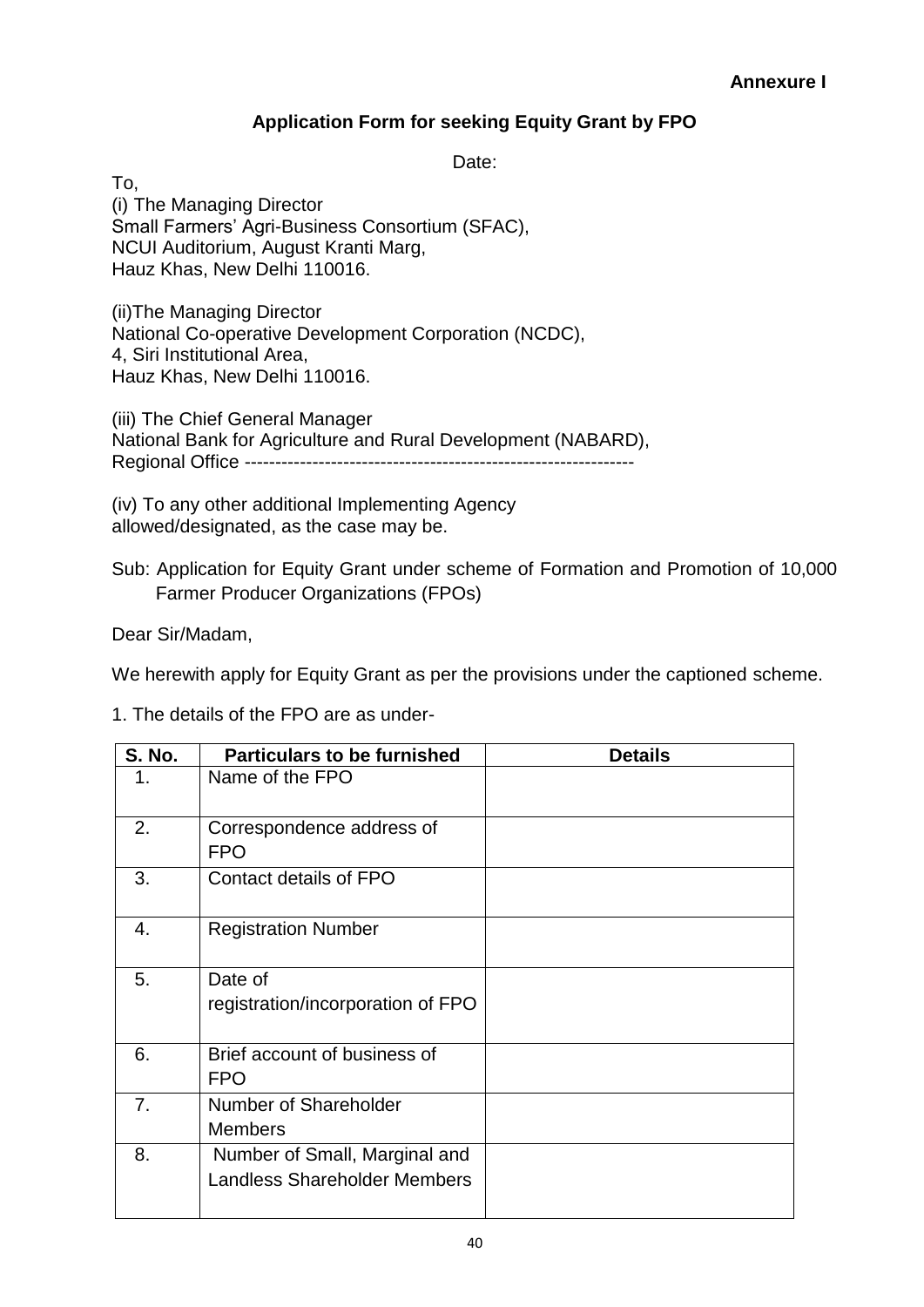| 9.  | Paid up Capital (in INR)                                                                              |                      |
|-----|-------------------------------------------------------------------------------------------------------|----------------------|
| 10. | Amount of Equity Grant sought<br>(in INR)                                                             |                      |
| 11. | Maximum shareholding of an<br><b>Individual Shareholder Member</b>                                    |                      |
| 12. | Bank name in which account is<br>maintained                                                           |                      |
| 13. | Account number                                                                                        |                      |
| 14. | Branch name & IFSC code                                                                               |                      |
| 15. | Number of Directors with their<br>briefs                                                              |                      |
| 16. | formation<br><b>of</b><br><b>Board</b><br>Mode<br>(election/ nomination)                              |                      |
| 17. | Number of Women Director(s)                                                                           |                      |
| 18. | Date(s) of Board/Governing<br>Body Meetings held in the last<br>year                                  |                      |
| 19. | Number of functional<br>committees of the FPO:<br>(Mention the major activities of<br>each committee) | 1.<br>2.<br>3.       |
| 20. | Roles & Responsibility of<br><b>Boards/ Governing Body</b>                                            | 1.<br>2.<br>3.<br>4. |

## 2. Details of Board of Directors/Governing Body-

| S.<br><b>No</b> | Name of the<br>Directors of<br>Board/<br>Governing<br>Body | Designati<br>on/Role<br>in the<br><b>FPO</b> | Aadhar<br>Numbe | <b>DIN</b><br>Number | Qualificati<br>ons<br>Tenure (in<br>yrs.) | Contact<br>No. /<br>Address | Land<br>holding<br>(in Acres) |
|-----------------|------------------------------------------------------------|----------------------------------------------|-----------------|----------------------|-------------------------------------------|-----------------------------|-------------------------------|
|                 |                                                            |                                              |                 |                      |                                           |                             |                               |
| 2.              |                                                            |                                              |                 |                      |                                           |                             |                               |
| 3.              |                                                            |                                              |                 |                      |                                           |                             |                               |
| 4.              |                                                            |                                              |                 |                      |                                           |                             |                               |
|                 |                                                            |                                              |                 |                      |                                           |                             |                               |
|                 |                                                            |                                              |                 |                      |                                           |                             |                               |